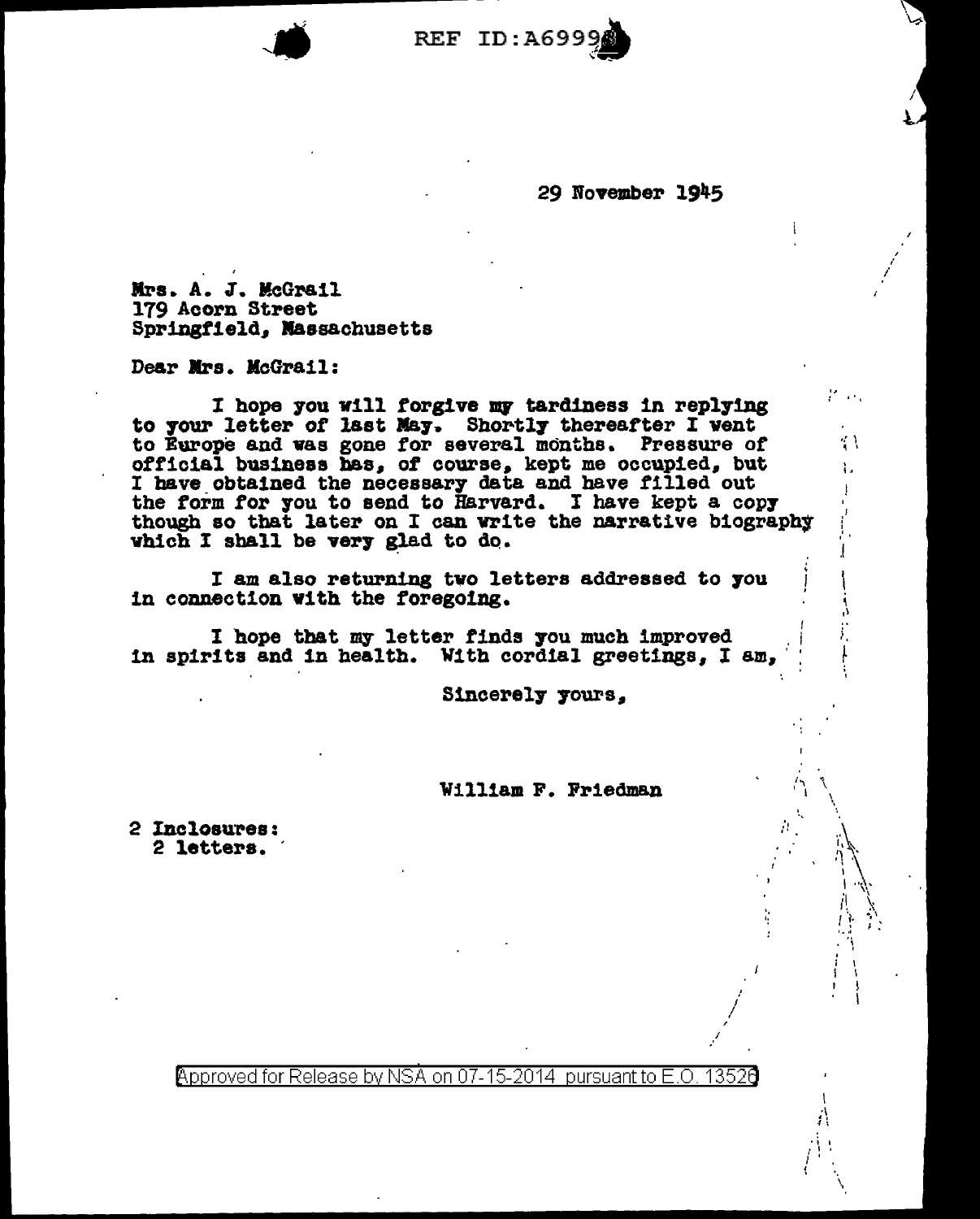### REF ID: A69993

#### HARVARD HONOR ROLL

Name: A. John McGrail

Years of enrolment and degrees: 1909 - 1913 A.B. magna cum laude 1913

Ph. D. - Catholic University of America 1916

Occupation in civil life Research chemist

Last employer or professional affiliation before service: Professor of chemistry, Providence College, Providence, R. I.

Date and place of entry into military service: 22 June 1918, Washington, D. C.

**ZOZO MARALLA T** 

Branch of Military Intelligence Division, National Army. Service Rank on **First Lieutenant** Enrolment 0124328

Promotions, transfers; Honorably discharged 28 October 1919: appointed Captain, Quartermaster Reserve, 10 January 1920; transferred to Military Intelligence Reserve 4 June 1920; transferred to Signal Reserve 21 March 1930; Major, Signal Reserve, 10 May 1941; called to active duty 25 May 1941; promoted to Lieut. Colonel, AUS, 1 February 1942, which grade he held until his death, 30 April 1945.

Legion of Merit (posthumous) awarded on 9 August 1945, "for exceptionally meritorious conduct in the performance of outstanding services" during World War II. Letters of commendation for specific important researches of highly secret nature in connection with intelligence work, details of which cannot be given at this time.

It is my belief that Colonel McGrail's untimely death is in part attributable to his zeal and excessive devotion to arduous duty over a period of four years; a tour of temporary duty in the Buropean Theater<br>in the winter of 1944-45, under very difficult conditions, so reduced his physical vigor that he succumbed to a sudden illness.

Mr. William F. Friedman.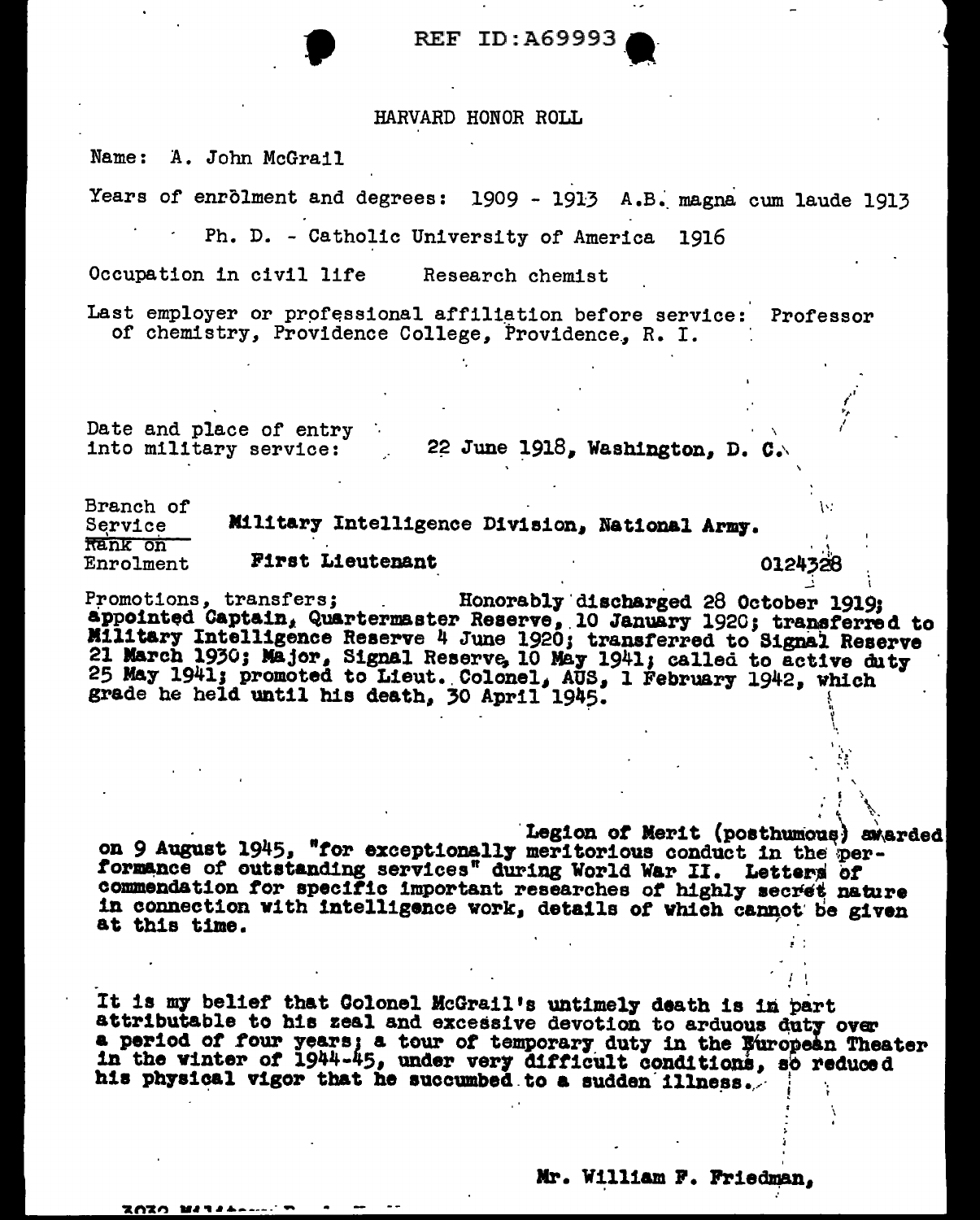REF ID:A69993

179 Acorn Street Springfield, Mass. May 23, 1945

Dear Colonel Friedman,

I want you to have THE AM&RICAN BLACK CHAMBER to keep for yourself to do with as you like.

The future continues to look unbearably dark and empty without the one thing for which I lived. How does one find a pattern for climbing up out of despair?

I enclose a communication from the secretary of John's class in Harvard. May l have it back? You see there is no hurry about this at all and I want you to do it about this at all and I want you to do it only if you have the time and care to.

Please remember me to Mrs. Friedman.

Sincerely yours,

e to Mrs. Friedman.<br>erely yours,<br>Horence McDra  $1/1$ c $\triangle$ rail

Mrs. John McGrail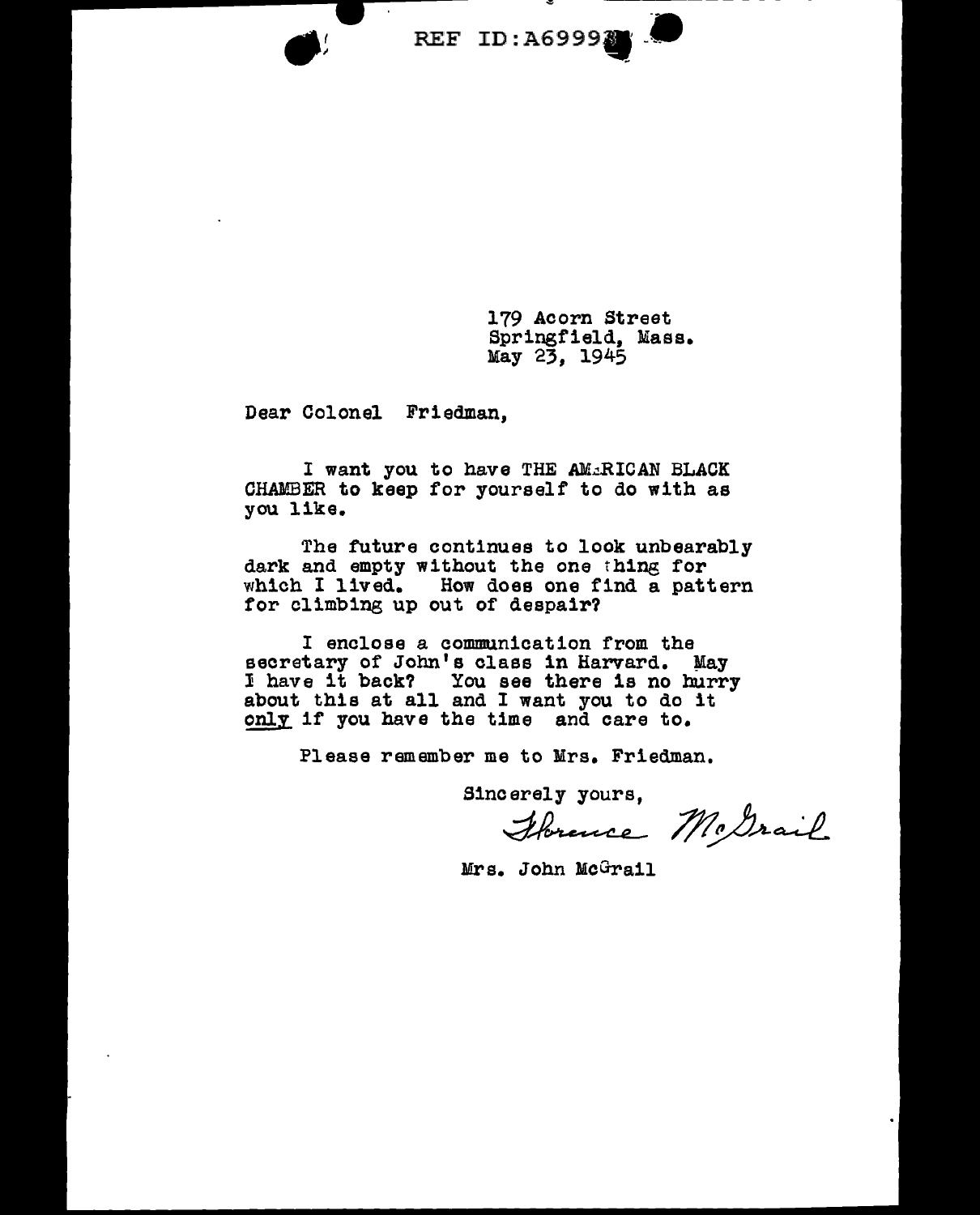REF ID: A69993

GO 65

WAR DEPARTMENT Washington 25, D. c., 9 August 1945

#### GENERAL ORDERS

NO. 65 <sup>~</sup>

# \* \* \* \* \* \*

III---LEGION OF MERIT.--By direction of the President, under the provisions of the actof Congress approved 20 July under the provisions of the actof Congress approved 20 July 1942 (sec. III, WD, Bul. 40, 1942) and Executive Order 9260, 29 October 1942 (sec. I, WD, Bul. 54, 1942), the Legion of Merit for exceptionally meritorious conduct in the performance of outstanding services during the period indicated was awarded posthumously by the War Department to the following-named officer:

Lieutenant Colonel Aloysius J. McGrail, 0124328, Signal Corps, Army of the United States. May 1941 to April 1945.

\* \* \* \* \* \*

BY ORDER OF THE SECRETARY OF WAR:

OFFICIAL:

G. C. MARSHALL Chief of Staff

EDWARD F. WITSELL Major General Acting The Adjutant General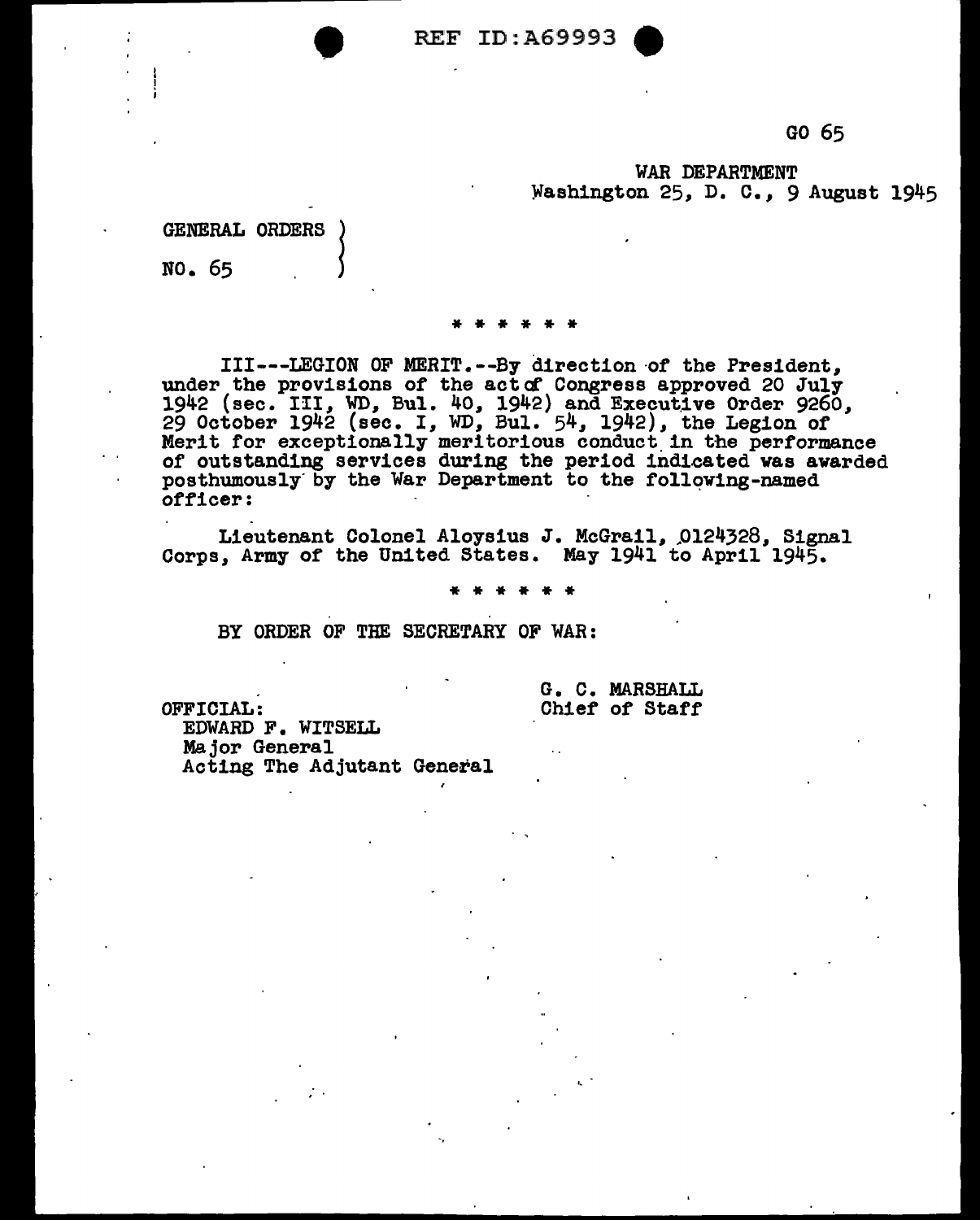

1st Ind MEE/ksf/elg/1508

WD, AGO, Wash 25, DC, 1 Aug 1945

TO: Chief Signal Officer, Room 3C340 The Pentagon, Wash'25, DC Attention: SPSIS-4

1. The records of this office show that Aloysius John McGrail was appointed First Lieutenant, Military Intelligence Department, National Army, 22 June 191S; accepted 22 June 1918; honorably discharged 28 Oct 1919, by reason of demobilization.

2. He was appointed Capt, Quartermaster Section Reserve, 10 Jan 1920; accepted 2 Jan 1920; asgd serial number 0124328; transferred to Military Intelligence Reserve, 4 June 1920; reappointed  $10$  Jan 1925; accepted 10 Jan 1925; reappointed 10 Jan 1930; accepted 10 Jan 1930; appointed Capt, Sig Gorps Res, 21 Mar 1930; accepted 5 May 1930; transferred to Sig. Corps Reserve. 25 May 1932; reappointed 21 March 1935; accepted 21 March 1935; reappointed 21 March 1940; accepted 21 March 1940; promoted to Maj. Sig Corps Reserve 10 May 1941; accepted 16 May 1941; promoted to Lt Col, AUS, 1 Feb 1942; accepted 27 Feb 1942; and was a Lt Col, AUS, *30* Apr 1945, the date' of his death in Arlington Officers Club Quarters, Arlington, Va.

J. He had the following periods of active duty as a commissioned officer: From 5 May 1929 to 18 May 1929; 12 June 1932 to 25 June 1932; 22 Jan 1934 to 4 Feb 1934; 5 Apr 1936 to 18 Apr 1936; 11 June 1939 to 24 June 1939; 15 Sept 1940 to 28 Sept 1940; and from 25 May 1941 to 30 Apr 1945.

BY ORDER OF THE SECRETARY OF WAR:

Maurent Grotral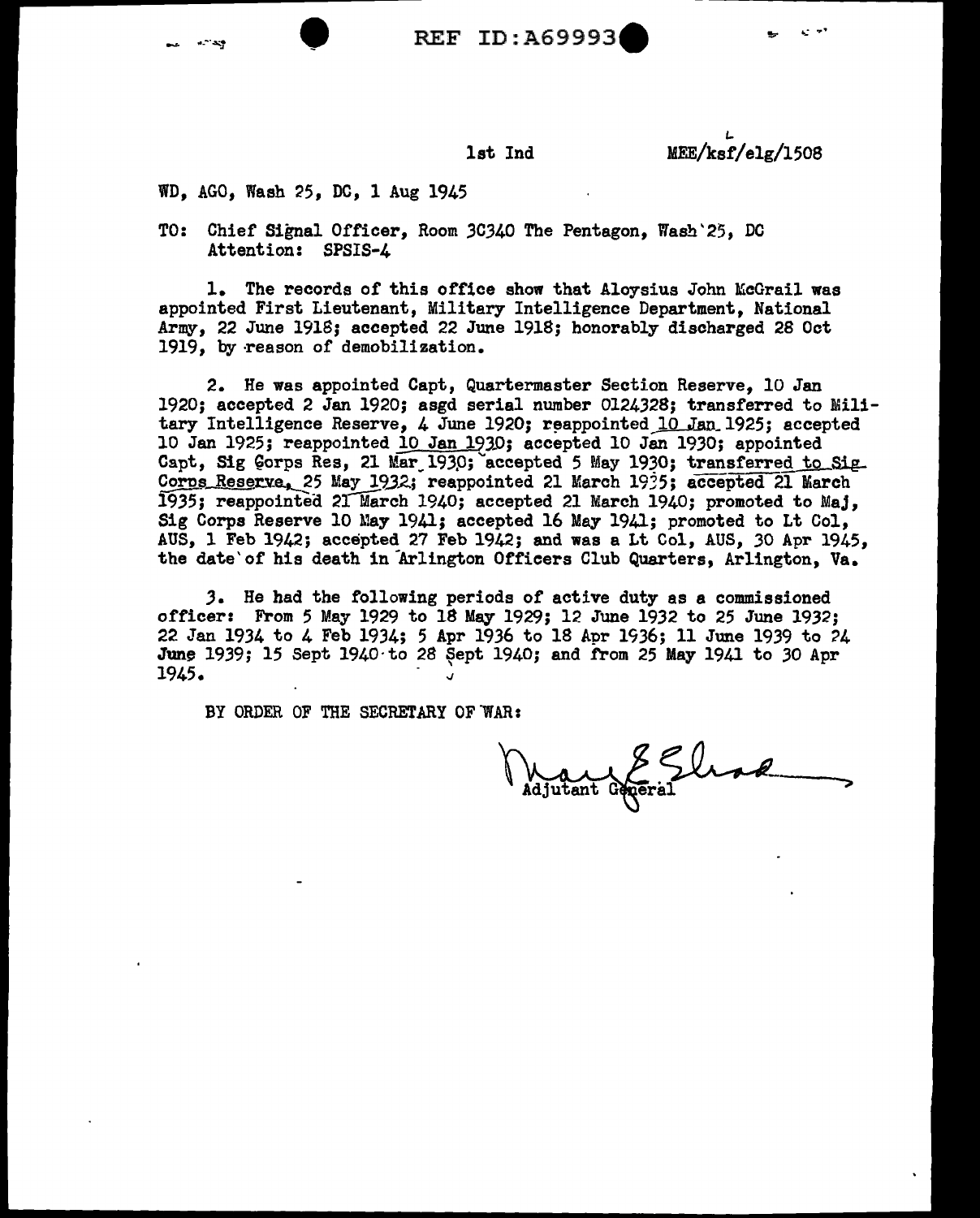

REF ID: A69993

HEADQUARTERS, ARMY SERVICE FORCES

OFFICE OF THE CHIEF SIGNAL OFFICER

WASHINGTON 25, D. C.

SPSIS-4

28 June 1945

SUBJECT: World War I Service Record of Aloysius John McGrail, 0-124328

TO: The Adjutant General Room 1503, Munitions Building Washington 25, D. C. ATTENTION: Otticers' Record Section

It is requested that the following information regarding Lt. Colonel Aloysius John McGrail, 0-124328, deceased, be forwarded the Signal Security Branch, OCSigO, Room 3C 340, The Pentagon, Washington 25, D.C. Attention: SPSIS-4: *\_,}* 

a. Date and rank of first commission in World War I and of demobilization.

- b. Branch of Service.
- c. Chronological history of all assignments.

d. Date of' first commission in Reserve Corps and subsequent promotions.

FOR THE CHIEF SIGNAL OFFICER:

**OHNSTON** 

Colonel, Signal Corps mal Security Bra**tc**h

Ò,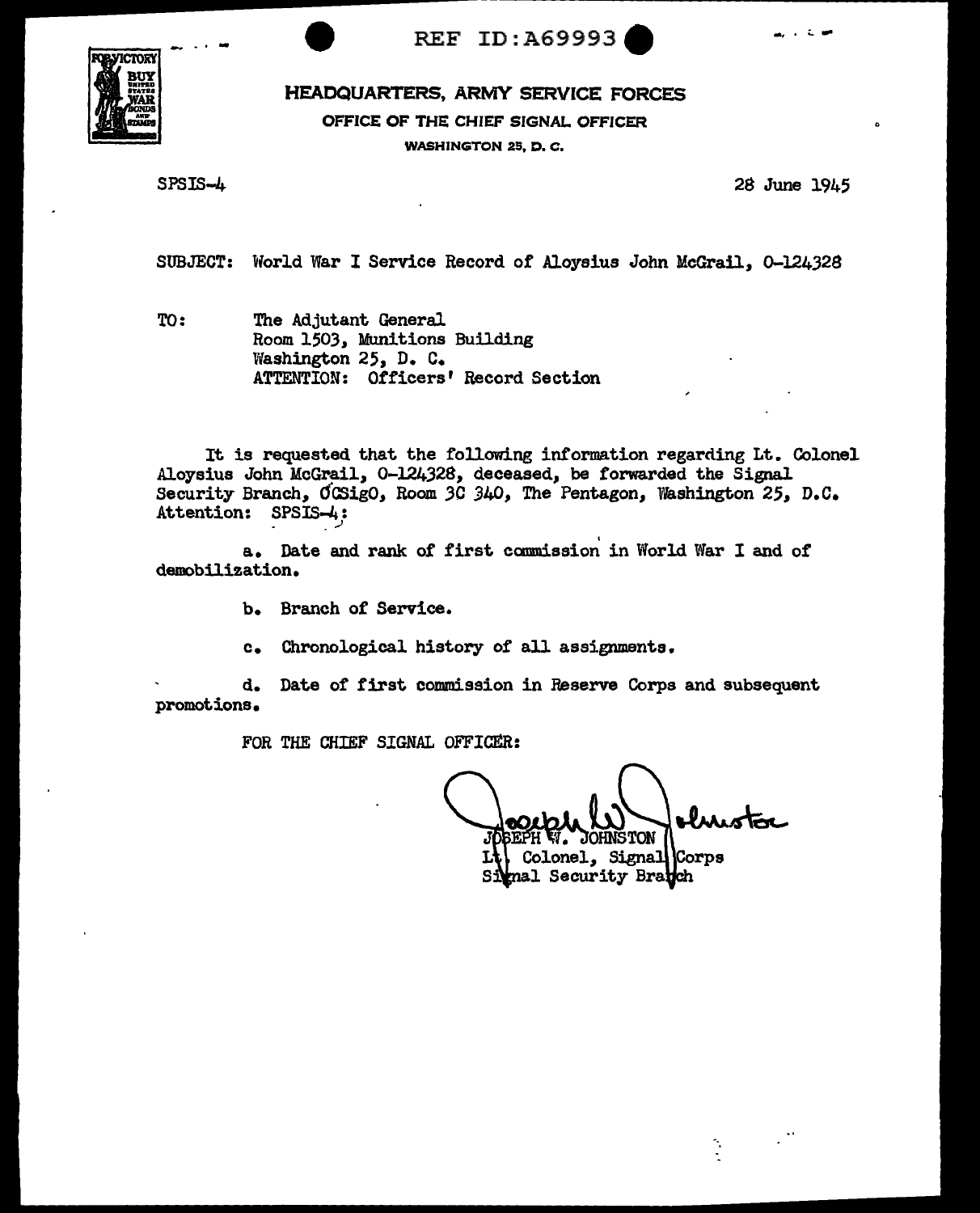

REF ID:A69993



ALOYSIUS JOHN McGRAIL, 0124328, Signal Corps

Captain Aloysius J. McGrail(Reserve Corps) entered on extended active duty 25 May 1941 as a Major.

Promoted to Lt.. Colonel 1 February 1942

Assignments:

OCSIGO - Signal Intelligence Service: 28 May 1941 - 30 June 1942 Signal Security Agency, Chief, Operational Division: 1 July 1942 - 31 Dec 1942 Signal Security Agency: 1 January 1943 to 29 February 194.3 Signal Security Agency - Chief, Laborabory Branch: 1 Feb 1943 to 30 April 1945

Deceased *30* April 1945. /

Promite' happy Sand 10 May 1941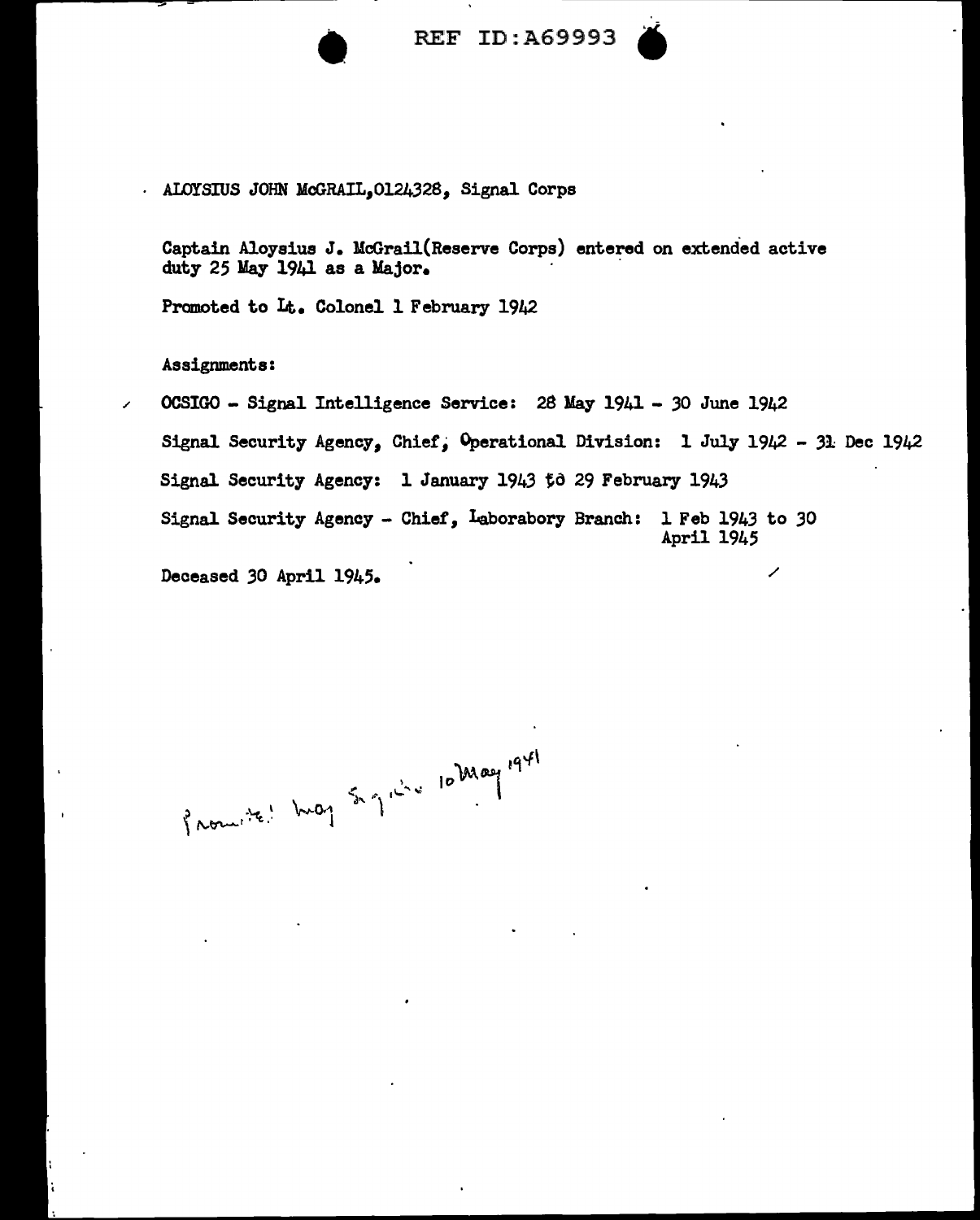

179 Acorn Street Springfield, Massachusetts May 12, 1945

Colonel Wm. F. Friedman 3932 *Military Road* Washington D.C.

Dear Col. Friedman,

First let me thank you and Mrs. Friedman for your great kindness to me last week. I truly appreciated 1t.

Harvard sent me this form which I started to fill in. Realizing how little I know about John's war record I gave up. It occurs to me that only you can do it in a way that will be a credit to him. I think they mean it to be a record of the first world war as well as the second. I was thinking of such details as his connection with the embassy in Paris - his assignment to the Peace Conference. They love those things down in Cambridge. His two trips overseas in this war would add interest too. Is it permissible to mention that much of his work must go unreported? You can see that I would not do it well at all.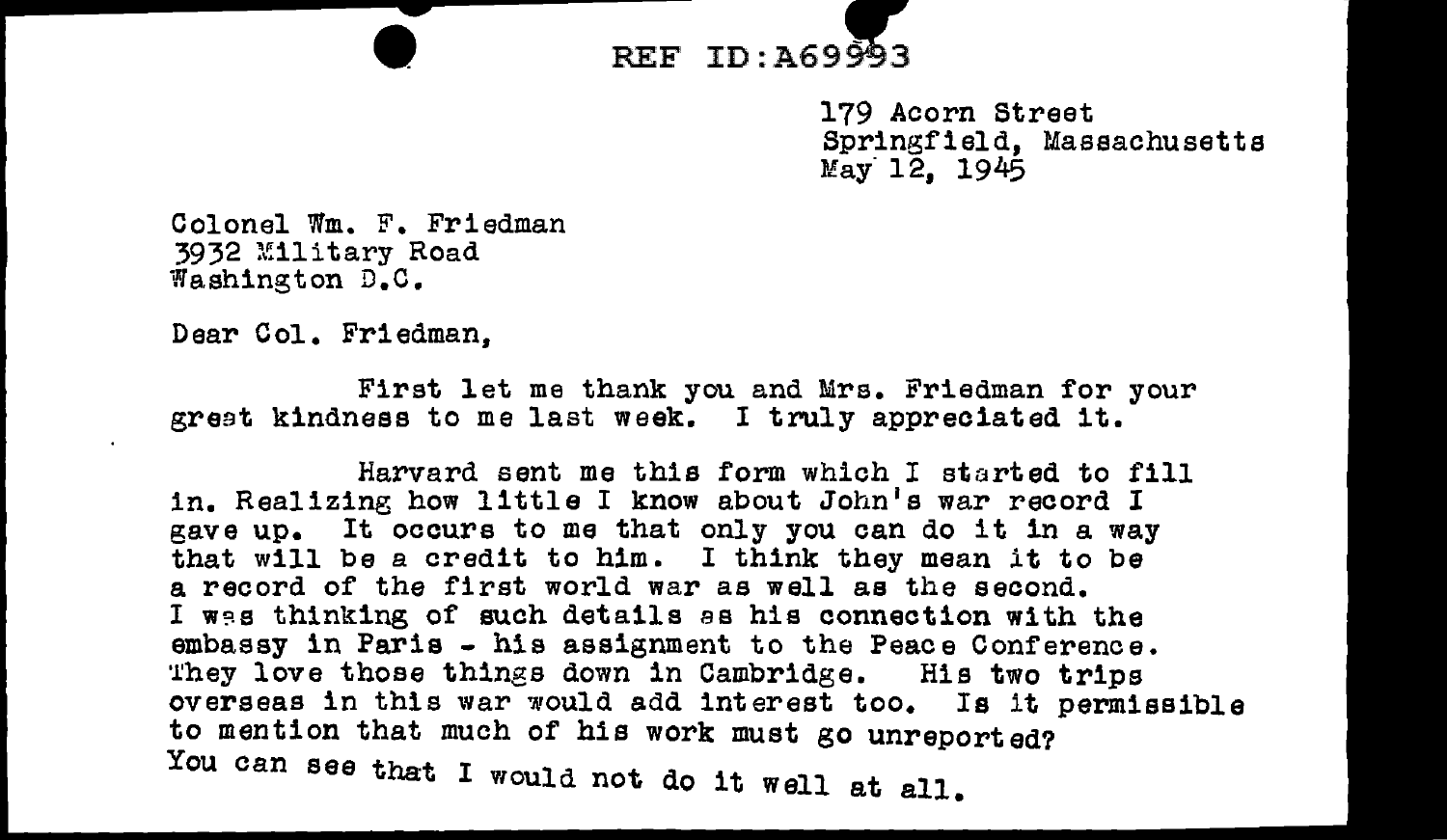

While you are making these notes would you care to keep a copy so that you could put it 1n narrative form for the next year book which will come out in a year or two. That is the way they handle the obituaries. There is not the slightest need for hurry on that form.

I wish we four might have met under happier circumstanceswhat pleasant times we might have had.

I have not yet returned to work - its very hard to put the pieces together. I ·shall always remember you gratefully as two people who helped me get through the darkest days of my life.

Sine er el y yours,

Hornce McGrail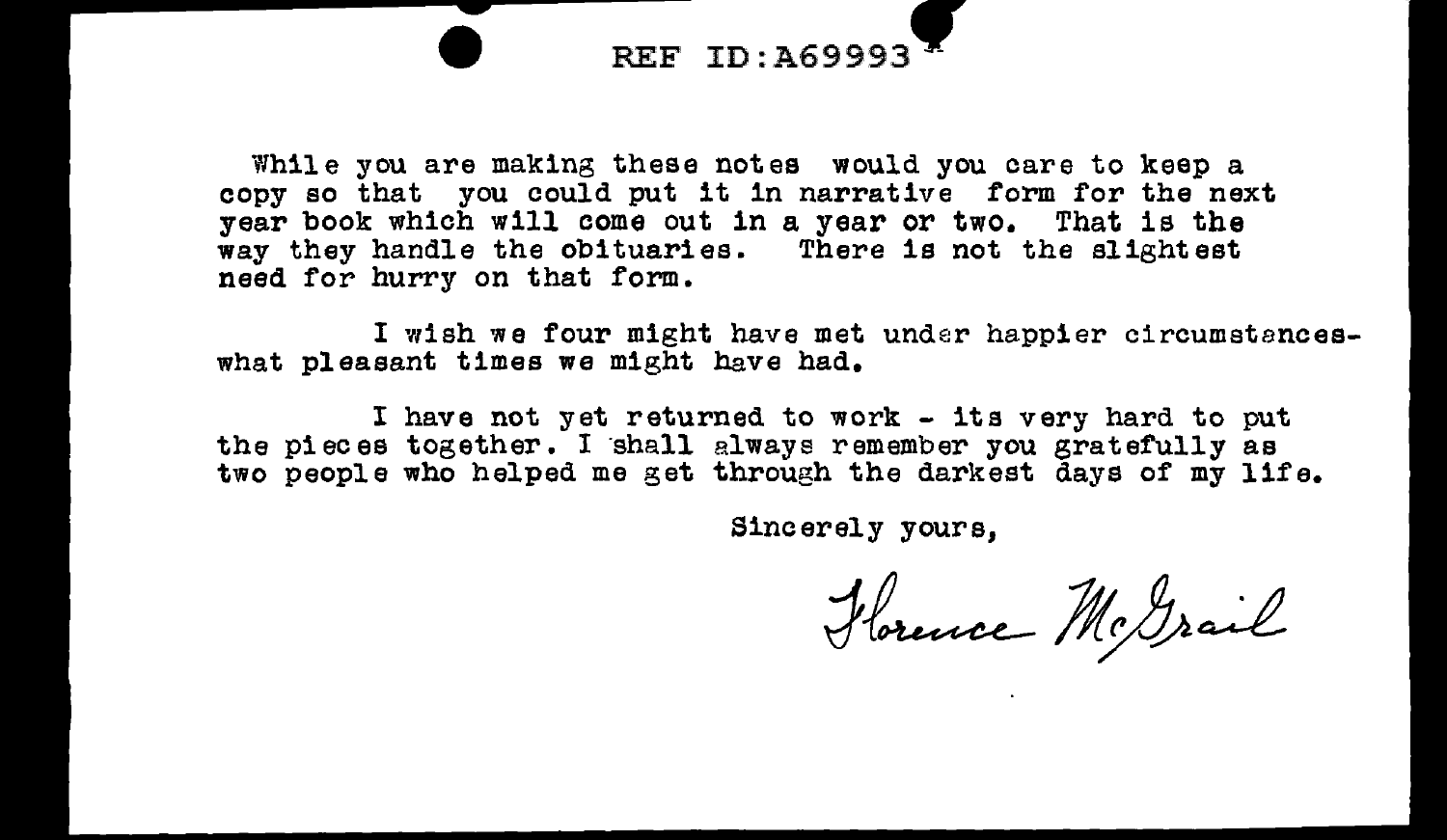REF ID:A6999 wember 1945<br>1 was born . He attended

Aloysius John McGrail was born Harvard University from 1909 until 1913. In 1916 he received his Doctor of Philosophy degree from Catholic University of America. On June 22, 1918, he was appointed First Lieutenant, Military Intelligence Department, National Army. He was honorably discharged October 28, 1919 by reason of demobilization. On January 10, 1920, he was appointed Captain, Quartermaster Section Reserve; and he was transferred to Military Intelligence Reserve on June 4, 1920. On March 21, 1930, he was appointed Captain, Signal Corps Reserve. He was a reserve officer with the Signal Corps when he was called to active duty on May 25, 1941 in the grade of Major. On February 1, 1942 he was promoted to the rank of Lieutenant Colonel.

 $\sim$   $\sim$  DRAFT

Prior to entering upon active duty in 1941, he was employed as Professor of Chemistry at Providence College, Providence, Rhode Island. Lieutenant Colonel McGrail<sup>(21</sup>aid-on April 30, 1945, at Arlington, Virginia. The Legion of Merit was awarded posthumously by the War Department on August 9, 1945.